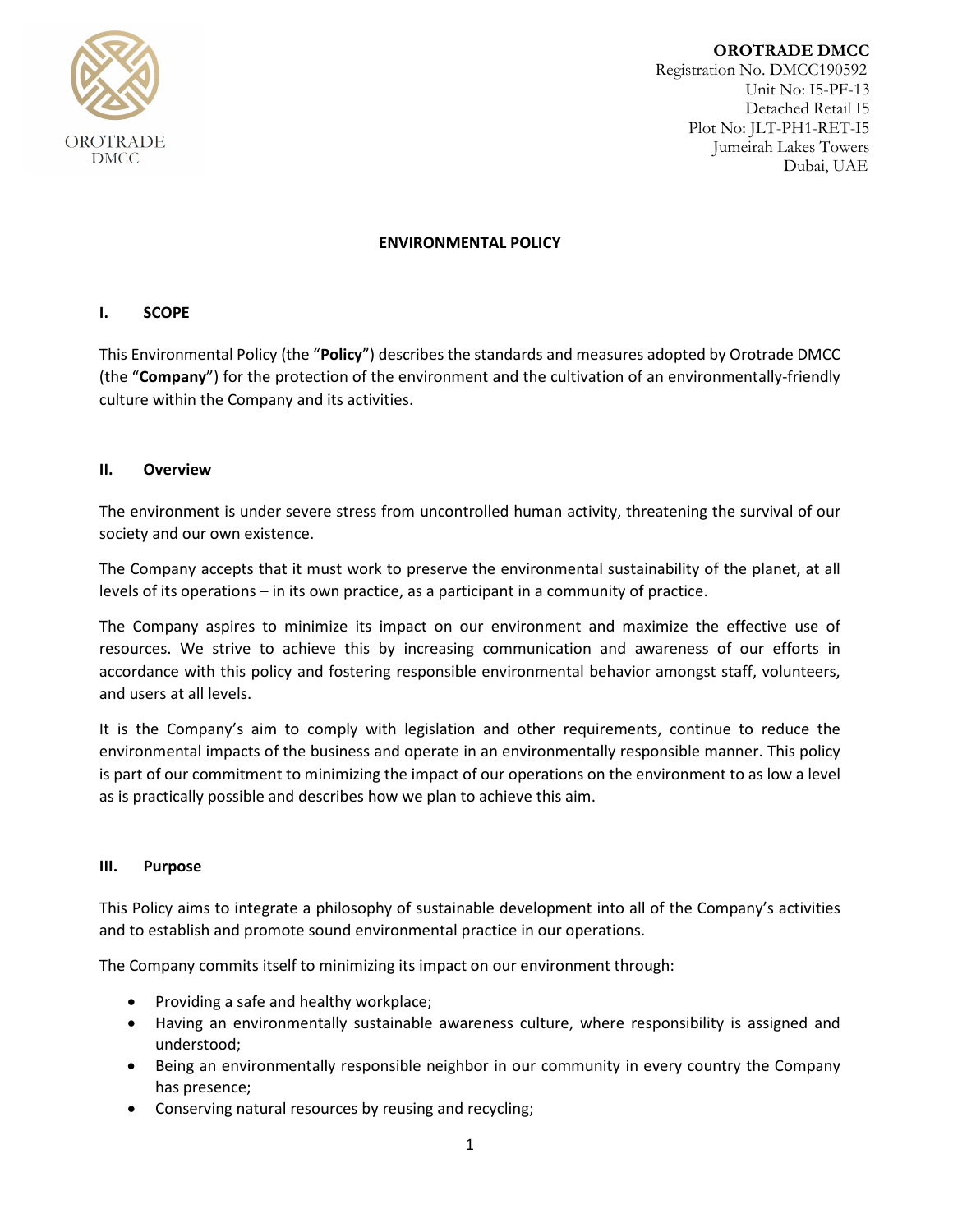- Using, in our own operations, processes that do not adversely affect the environment;
- Ensuring the responsible use of energy throughout the company;
- Participating in efforts to improve environmental protection and understanding;
- Taking steps to improve environmental performance continually;
- Improving the environmental efficiency of our transport and travel;
- Working with suppliers who promote sound environmental practices;
- Complying fully with all relevant legal requirements, codes of practice and regulations;
- Preventing pollution to land, air and water;
- Promoting environmentally responsible purchasing;
- Involving customers, partners, clients, suppliers and subcontractors in the implementation of our objectives;
- Enhancing awareness among our employees, volunteers, and users educating and motivating them to act in an environmentally responsible manner.

### **IV. Responsibility**

This Policy applies to all of Company's operations. The Company's leadership is responsible for ensuring that the Policy is implemented. However, all employees have a responsibility in their area to ensure that the aims and objectives of this Policy are met. All Company's agents, consultants and suppliers are acknowledged of our Policy and shall aim, as well, to comply with it.

### **V. Procedures**

The Company will:

- act responsibly to correct incidents or conditions that endanger health, safety, or the environment. It will promptly report any such incidents to the relevant authorities and inform affected parties as appropriate;
- use reasonable endeavors to reuse and recycle materials, purchase recycled materials, and use recyclable packaging and other materials;
- use all reasonable endeavors so that its services and products are safe, efficient in their use of energy, protective of the environment, and able to be reused, recycled or disposed of safely;
- use all reasonable endeavors to minimise materials and energy use, prevent air, water, and other pollution, and dispose of waste safely and responsibly;
- use all reasonable endeavors to conserve energy by improving energy efficiency and giving preference to renewable over non-renewable energy sources when feasible;
- use reasonable endeavors to utilize its particular knowledge and experience to contribute to environmentally sustainable techniques, technology, knowledge and methods;
- use all reasonable endeavors to contribute to the maintenance and increase of biodiversity through its management of its landholdings;
- use all reasonable endeavors to meet or exceed all applicable government requirements and voluntary requirements generally observed in its field, and will, in addition, adhere to the more stringent requirements of its own environmental policy;
- maintain an open and honest dialogue with staff, volunteers, stakeholders, and the public about the environmental, health and safety performance of its operations and services;